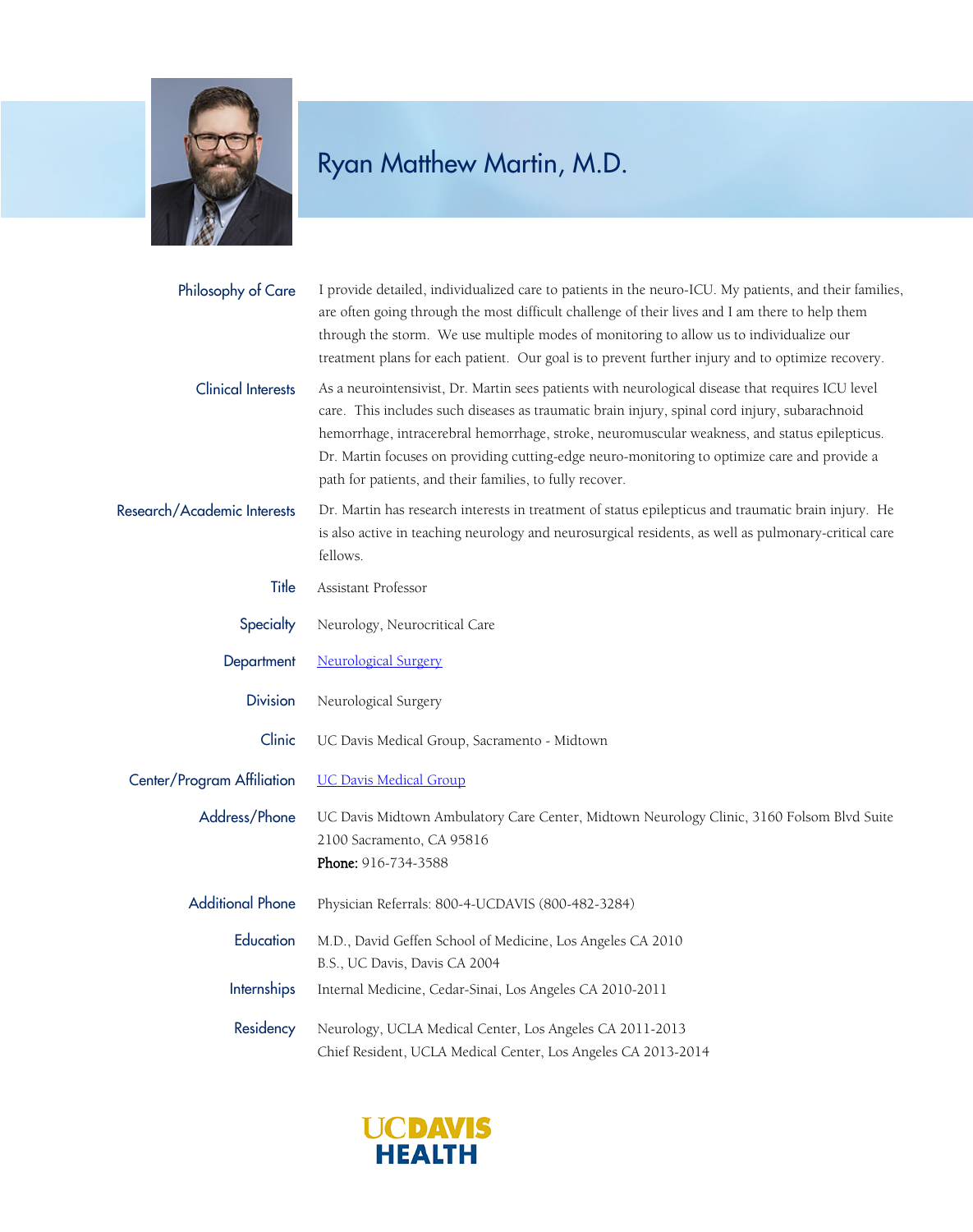

## Ryan Matthew Martin, M.D.

| Fellowships                       | Neurocritical Care, UCLA Medical Center, Los Angeles CA 2014-2016                                                                                                                                                                                                                                                                                                                                     |
|-----------------------------------|-------------------------------------------------------------------------------------------------------------------------------------------------------------------------------------------------------------------------------------------------------------------------------------------------------------------------------------------------------------------------------------------------------|
| <b>Board Certifications</b>       | American Board of Psychiatry and Neurology                                                                                                                                                                                                                                                                                                                                                            |
| <b>Professional Memberships</b>   | American Academy of Neurology<br>Neurocritical Care Society<br>Society of Critical Care Medicine                                                                                                                                                                                                                                                                                                      |
| <b>Honors and Awards</b>          | Teaching in Excellence Award, UC Davis Department of Neurological Surgery, 2019<br>CICARE Award, Patient Care, UCLA, 2016<br>Resident Scholarship of the American Academy of Neurology Annual Meeting, 2014                                                                                                                                                                                           |
| <b>Select Recent Publications</b> | Picinich C, Kennedy J, Thind H, Foreman C, Martin RM, Zimmermann LL. Continuous<br>Electroencephalographic Training for Neuroscience Intensive Care Unit Nurses: A Feasibility<br>Study. J Neurosci Nurs. 2020 Jul 30. doi:10.1097/JNN.0000000000000535. [Epub ahead of print]                                                                                                                        |
|                                   | Castillo R, Chan A, Atallah S, Derry K, Baje M, Zimmermann LL, Martin R, Groysman L, Stern-<br>Nezer S, Minokadeh A, Nova A, Huang W, Cang W, Schomer K. Correction to: Treatment of adults<br>with intracranial hemorrhage on apixaban or rivaroxaban with prothrombin complex concentrate<br>products. J Thromb Thrombolysis. 2020 Jun 23. doi:10.1007/s11239-020-02197-2. [Epub ahead<br>of print] |
|                                   | Martin R, Taylor S, Palmieri TL. Mortality following combined burn and traumatic brain injuries:<br>An analysis of the national trauma data bank of the American College of Surgeons. Burns. 2020 Jul<br>3. doi:10.1016/j.burns.2020.06.022. [Epub ahead of print]                                                                                                                                    |
|                                   | Panos NG, Cook AM, John S, Jones GM, Neurocritical Care Pharmacy Study Group. Factor Xa<br>Inhibitor-Related Intracranial Hemorrhage: Results From a Multicenter, Observational Cohort<br>Receiving Prothrombin Complex Concentrates. Circulation. 2020 May 26;141(21):1681-1689. doi:<br>10.1161/CIRCULATIONAHA.120.045769. Epub 2020 Apr 8.                                                         |

Venkatasubramanian C, Lopez GA, O'Phelan KH, ENLS Writing Group. Emergency Neurological Life Support: Fourth Edition, Updates in the Approach to Early Management of a Neurological